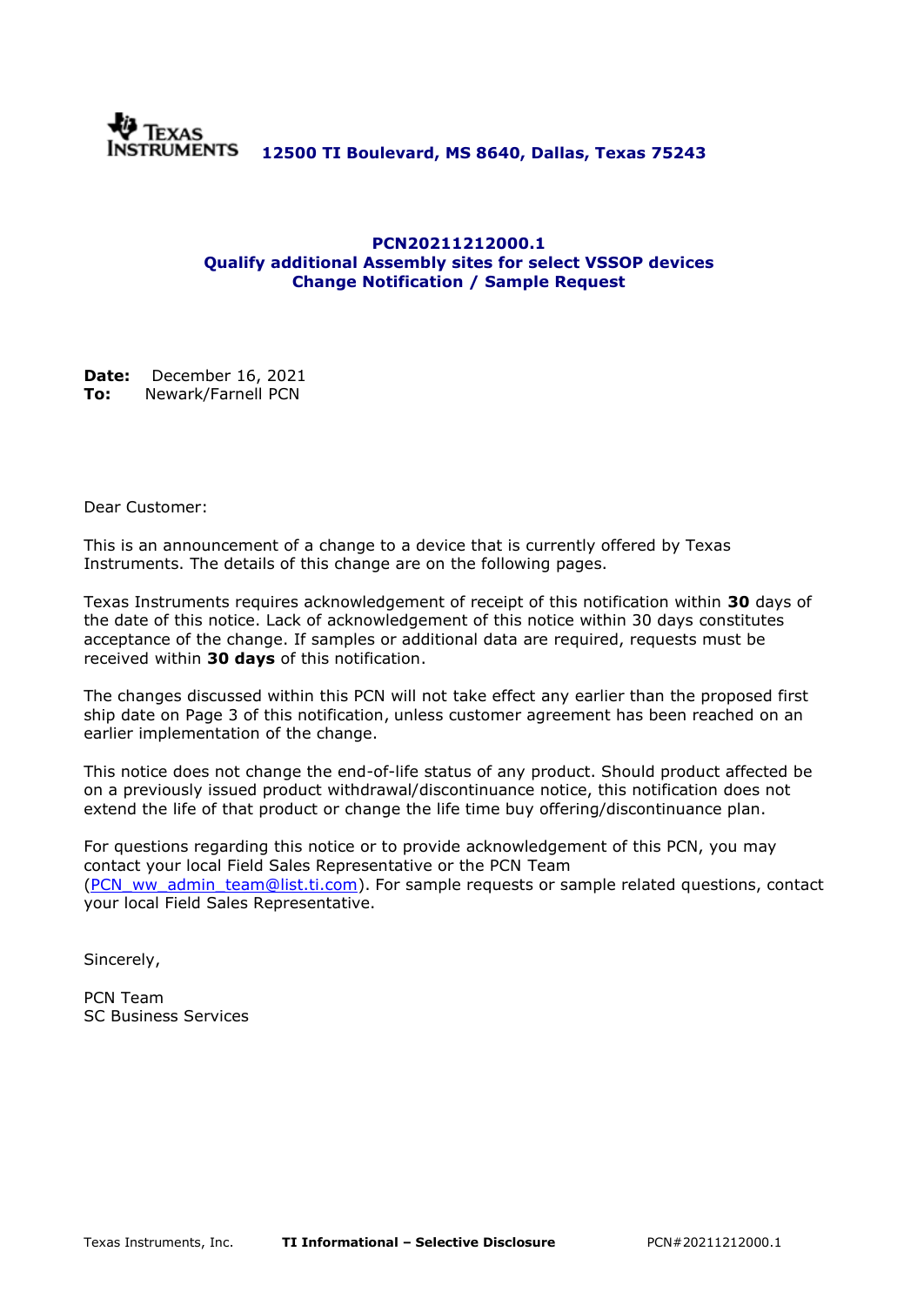#### **20211212000.1 Attachment: 1**

#### **Products Affected:**

The devices listed on this page are a subset of the complete list of affected devices. According to our records, these are the devices that you have purchased within the past twenty-four (24) months. The corresponding customer part number is also listed, if available.

**DEVICE CUSTOMER PART NUMBER**

INA333AIDGKR null and the state of the state of the state of the state of the state of the state of the state o OPA2343EA/250 null<br>TMP275AIDGKT null the state of the state of the state of the state of the state of the state of the state of t TMP275AIDGKT

Technical details of this Product Change follow on the next page(s).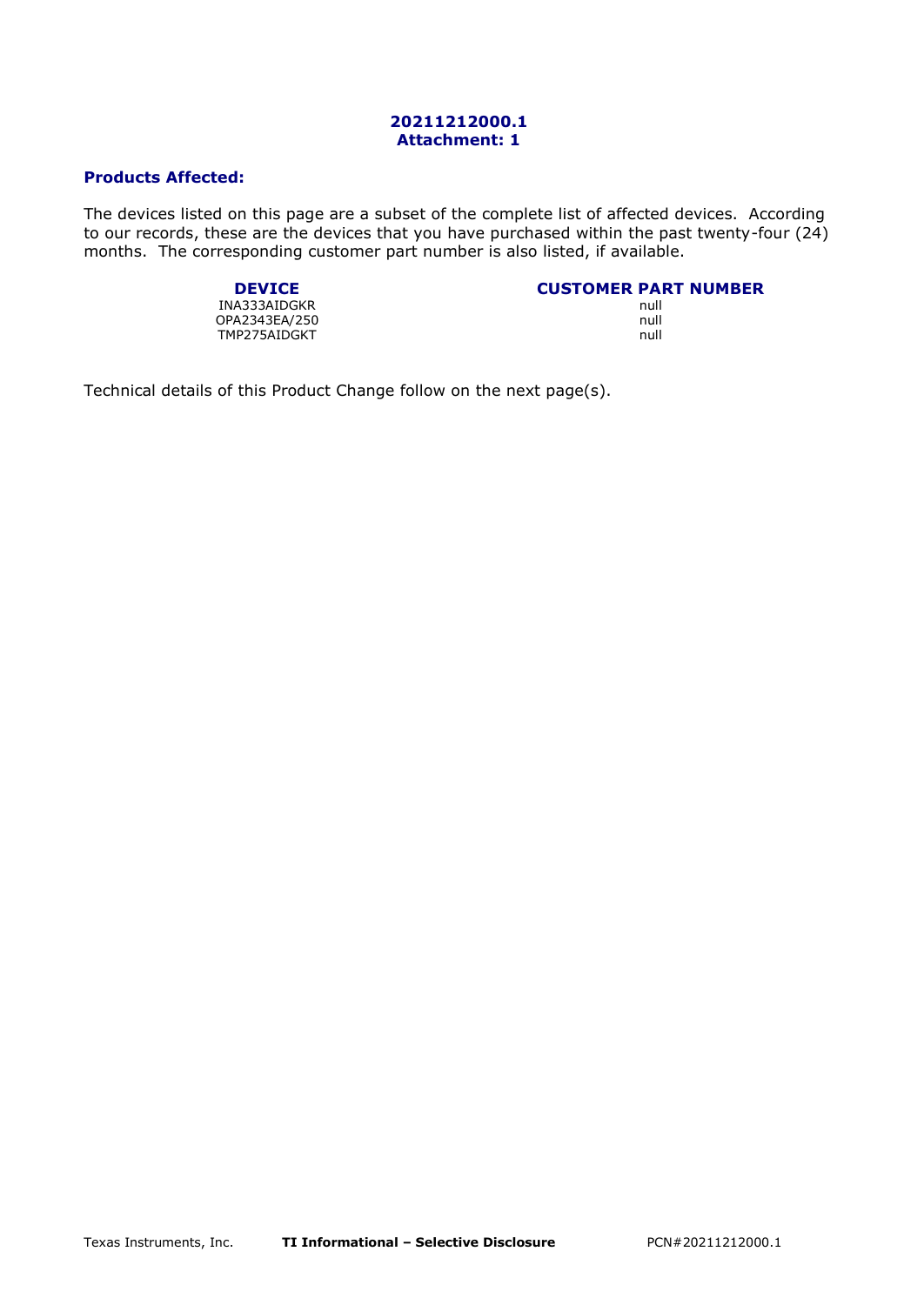| <b>PCN Number:</b>                                                   |  |                          | 20211212000.1 |                    |                     |                                       |       | <b>PCN Date:</b>        | December 16,<br>2021     |                            |                           |  |
|----------------------------------------------------------------------|--|--------------------------|---------------|--------------------|---------------------|---------------------------------------|-------|-------------------------|--------------------------|----------------------------|---------------------------|--|
| Title:<br>Qualify additional Assembly sites for select VSSOP devices |  |                          |               |                    |                     |                                       |       |                         |                          |                            |                           |  |
|                                                                      |  | <b>Customer Contact:</b> |               | <b>PCN Manager</b> |                     |                                       | Dept: | <b>Quality Services</b> |                          |                            |                           |  |
| <b>Proposed 1st Ship</b><br>Date:                                    |  |                          | Mar 16, 2022  |                    |                     | <b>Estimated Sample Availability:</b> |       |                         | Provided upon<br>Request |                            |                           |  |
| <b>Change Type:</b>                                                  |  |                          |               |                    |                     |                                       |       |                         |                          |                            |                           |  |
| $\bowtie$                                                            |  | <b>Assembly Site</b>     |               |                    |                     | <b>Design</b>                         |       |                         |                          |                            | <b>Wafer Bump Site</b>    |  |
|                                                                      |  | <b>Assembly Process</b>  |               |                    |                     | <b>Data Sheet</b>                     |       |                         |                          | <b>Wafer Bump Material</b> |                           |  |
| $\boxtimes$<br><b>Assembly Materials</b>                             |  |                          |               |                    |                     | Part number change                    |       |                         |                          |                            | <b>Wafer Bump Process</b> |  |
| <b>Mechanical Specification</b>                                      |  |                          |               |                    |                     | <b>Test Site</b>                      |       |                         |                          | <b>Wafer Fab Site</b>      |                           |  |
| M<br>Packing/Shipping/Labeling                                       |  |                          |               |                    | <b>Test Process</b> |                                       |       |                         |                          | <b>Wafer Fab Materials</b> |                           |  |
|                                                                      |  |                          |               |                    |                     |                                       |       |                         |                          | <b>Wafer Fab Process</b>   |                           |  |
| <b>PCN Details</b>                                                   |  |                          |               |                    |                     |                                       |       |                         |                          |                            |                           |  |

### **Description of Change:**

Texas Instruments Incorporated is announcing the qualification of additional Assembly sites for devices listed below in the product affected section. Construction information and all assembly sites are as follows:

| <b>VSSOP (MSOP) build sites</b> |                                       |  |  |  |
|---------------------------------|---------------------------------------|--|--|--|
| <b>Assembly Sites</b>           | ASESHAT, HFTFAT, HNA, TIEM, TIM, UTAC |  |  |  |
| Lead Finish                     | NiPdAu; NiPdAuAg; MatteSn             |  |  |  |
|                                 | SID #450179                           |  |  |  |
|                                 | SID #EN2000631                        |  |  |  |
|                                 | SID #EN2000763                        |  |  |  |
| Mold Compound                   | $SID$ $#R-30$                         |  |  |  |
|                                 | 4226323                               |  |  |  |
|                                 | 8096859                               |  |  |  |
|                                 | $SID$ #A-18                           |  |  |  |
|                                 | SID #EY1000063                        |  |  |  |
|                                 | SID #PZ0031                           |  |  |  |
| Mount Compound                  | SID #400180                           |  |  |  |
|                                 | 4147858                               |  |  |  |
|                                 | 8075531                               |  |  |  |
| <b>Bond wire</b>                | Au, Cu                                |  |  |  |

Upon expiration of this PCN, TI will combine lead free solutions in a single *standard part number*, for example; *INA821IDGKT* – can ship with both Matte Sn and NiPdAu. When available customers may specify NiPdAu finish by ordering the part with the G4 suffix, e.g. *INA821IDGKT***.**"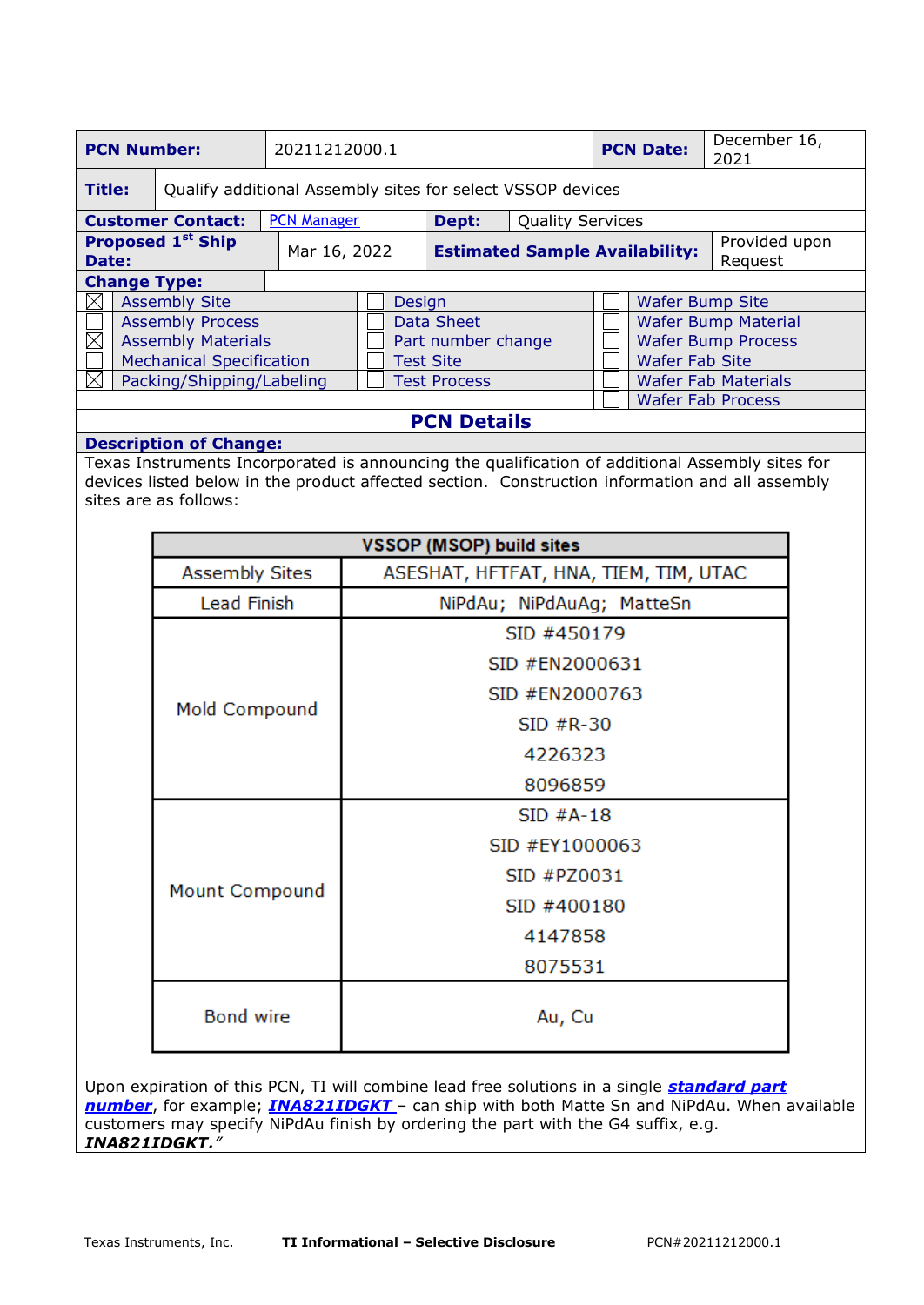**Reason for Change:**

Continuity of Supply

**Anticipated impact on Fit, Form, Function, Quality or Reliability (positive / negative):**

None

### **Impact on Environmental Ratings**

Checked boxes indicate the status of environmental ratings following implementation of this change. If below boxes are checked, there are no changes to the associated environmental ratings.

| <b>RoHS</b>                                                                           | <b>REACH</b>                                                      | <b>Green Status</b>                                | <b>IEC 62474</b>      |  |  |  |
|---------------------------------------------------------------------------------------|-------------------------------------------------------------------|----------------------------------------------------|-----------------------|--|--|--|
| $\boxtimes$ No Change                                                                 | $\boxtimes$ No Change                                             | ⊠<br>No Change                                     | $\boxtimes$ No Change |  |  |  |
|                                                                                       | <b>Changes to product identification resulting from this PCN:</b> |                                                    |                       |  |  |  |
| Assembly Site                                                                         |                                                                   |                                                    |                       |  |  |  |
| <b>ASESH</b>                                                                          | Assembly Site Origin (22L)                                        | ASO: PHI                                           |                       |  |  |  |
| <b>HFTF</b>                                                                           | Assembly Site Origin (22L)<br>ASO: HFT                            |                                                    |                       |  |  |  |
| <b>HNA</b>                                                                            | Assembly Site Origin (22L)                                        | ASO: HNT                                           |                       |  |  |  |
| <b>UTAC</b>                                                                           | Assembly Site Origin (22L)                                        | ASO: NS2                                           |                       |  |  |  |
| TI Melaka (TIEM)                                                                      | Assembly Site Origin (22L)                                        | ASO: CU6                                           |                       |  |  |  |
| <b>TIM (Malaysia)</b>                                                                 | Assembly Site Origin (22L)                                        | <b>ASO: MLA</b>                                    |                       |  |  |  |
|                                                                                       | Sample product shipping label (not actual product label)          |                                                    |                       |  |  |  |
|                                                                                       | E4/G4: NiPdAu                                                     |                                                    |                       |  |  |  |
|                                                                                       | E3/G3: Matte Sn                                                   |                                                    |                       |  |  |  |
|                                                                                       |                                                                   |                                                    |                       |  |  |  |
| <b><i>FEXAS</i></b><br>Þь                                                             |                                                                   |                                                    |                       |  |  |  |
| <b>INSTRUMENTS</b><br>G4                                                              |                                                                   | (1P) SN74LS07NSR                                   |                       |  |  |  |
| MADE IN: Malaysia<br>$(9)$ 2000<br>$(D)$ 0336<br>2ď:<br>2DC :<br>31T) LOT: 3959047MLA |                                                                   |                                                    |                       |  |  |  |
| MSL '2 /260C/1 YEAR SEAL DT<br>MSL 1 /235C/UNLIM<br>03/29/04                          |                                                                   | 4W) TKY(1T) 7523483SI2                             |                       |  |  |  |
| OPT:<br>39                                                                            | (P)<br>2P) REV:                                                   | 0033317                                            |                       |  |  |  |
| ITEM:<br>$(L)$ TO: 1750<br>LBL:<br>5A                                                 | (20L) CSO: SHE                                                    | (21L) CCO:USA<br>$(221)$ ASO: MLA $(23L)$ ACO: MYS |                       |  |  |  |
|                                                                                       |                                                                   |                                                    |                       |  |  |  |
| <b>Product Affected:</b>                                                              |                                                                   |                                                    |                       |  |  |  |
| ADS7816E/250                                                                          | INA819IDGKT                                                       | OPA2313IDGK                                        | OPA827AIDGKR          |  |  |  |
| ADS7816E/2K5                                                                          | INA821IDGKR                                                       | OPA2313IDGKR                                       | OPA827AIDGKT          |  |  |  |
| ADS7816EB/250                                                                         | INA821IDGKT                                                       | OPA2314AIDGK                                       | REG711EA-2.5/250      |  |  |  |
| ADS7816EB/2K5                                                                         | INA826AIDGK                                                       | OPA2314AIDGKR                                      | REG711EA-2.5/2K5      |  |  |  |
| ADS7816EC/250                                                                         | INA826AIDGKR                                                      | OPA2316IDGK                                        | REG711EA-3.3/250      |  |  |  |
| ADS7816EC/2K5                                                                         | INA827AIDGK                                                       | OPA2316IDGKR                                       | REG711EA-3/250        |  |  |  |
| ADS7822E/250                                                                          | INA827AIDGKR                                                      | OPA2320AIDGKR                                      | REG711EA-3/2K5        |  |  |  |
| ADS7822E/2K5                                                                          | LM2904LVIDGKR                                                     | OPA2320AIDGKT                                      | REG711EA-5/250        |  |  |  |
| ADS7822EB/250                                                                         | LM358LVIDGKR                                                      | OPA2322AIDGKR                                      | REG711EA-5/2K5        |  |  |  |

ADS7822EB/2K5 | LMV358AIDGKR | OPA2322AIDGKT | SN1605025IDGKR ADS7822EC/250 | LMV358AIDGKT | OPA2325IDGKR | SN1711004DGKR ADS7822EC/2K5 MCP6292IDGKR OPA2325IDGKT SN1812003DGKR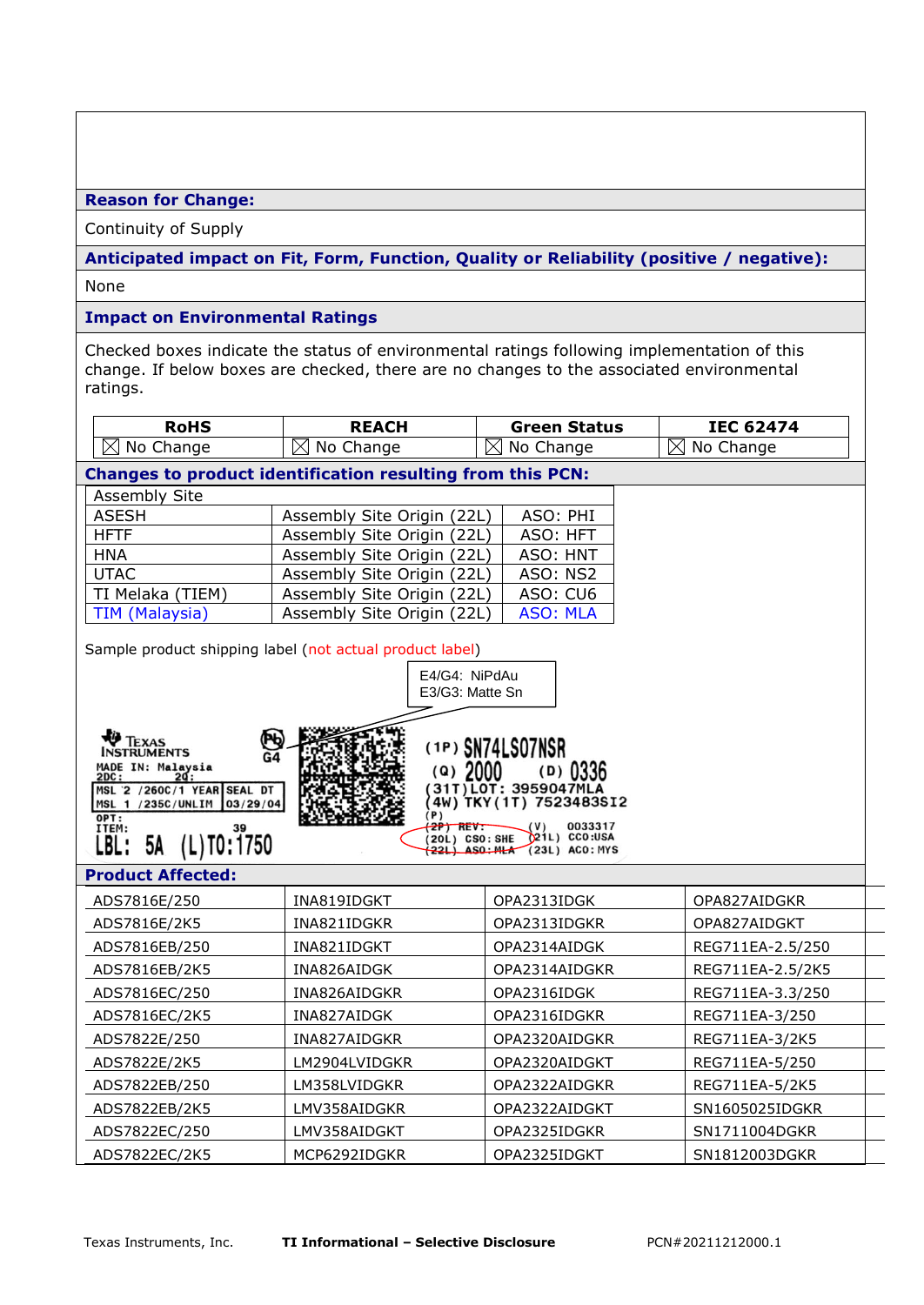| BQ771803DGKR   | MCP6292IDGKT  | OPA2335AIDGKT | THP210DGKR    |
|----------------|---------------|---------------|---------------|
| BQ771803DGKT   | OPA140AIDGKR  | OPA2336E/250  | THP210DGKT    |
| BQ771818DGKR   | OPA140AIDGKT  | OPA2336E/2K5  | THS4521IDGKT  |
| BQ771818DGKT   | OPA141AIDGKR  | OPA2336EA/250 | THS4531AIDGK  |
| DAC7512E/250   | OPA141AIDGKT  | OPA2336EA/2K5 | THS4531AIDGKR |
| DAC7512E/2K5   | OPA145IDGKR   | OPA2340EA/250 | THS4531IDGK   |
| DAC7513E/250   | OPA145IDGKT   | OPA2340EA/2K5 | THS4531IDGKR  |
| DAC7513E/2K5   | OPA1602AIDGK  | OPA2342EA/250 | THS4551IDGKR  |
| DAC8501E/250   | OPA1602AIDGKR | OPA2342EA/2K5 | THS4551IDGKT  |
| DAC8501E/2K5   | OPA1637DGKR   | OPA2343EA/250 | THS4561IDGKR  |
| DAC8531E/250   | OPA1637DGKT   | OPA2343EA/2K5 | THS4561IDGKT  |
| DAC8531E/2K5   | OPA1641AIDGKR | OPA2344EA/250 | TLV2170IDGKR  |
| DAC8550IBDGKR  | OPA1641AIDGKT | OPA2344EA/2K5 | TLV2170IDGKT  |
| DAC8550IBDGKT  | OPA1642AIDGKR | OPA2345EA/250 | TLV2171IDGKR  |
| DAC8550IDGKR   | OPA1642AIDGKT | OPA2348AIDGK  | TLV2171IDGKT  |
| DAC8550IDGKT   | OPA1678IDGKR  | OPA2348AIDGKR | TLV2172IDGKR  |
| DAC8801IDGKR   | OPA1678IDGKT  | OPA2350EA/250 | TLV2172IDGKT  |
| DAC8801IDGKT   | OPA1692IDGKR  | OPA2353EA/250 | TLV2313IDGKR  |
| DAC8811IBDGKR  | OPA1692IDGKT  | OPA2353EA/2K5 | TLV2313IDGKT  |
| DAC8811IBDGKT  | OPA180IDGKR   | OPA2354AIDGKR | TLV2314IDGKR  |
| DAC8811ICDGKR  | OPA180IDGKT   | OPA2354AIDGKT | TLV2314IDGKT  |
| DAC8811ICDGKT  | OPA187IDGKR   | OPA2356AIDGKR | TLV2316IDGKT  |
| INA2180A1IDGKR | OPA187IDGKT   | OPA2356AIDGKT | TLV2369IDGKR  |
| INA2180A1IDGKT | OPA188AIDGKR  | OPA2364AIDGKR | TLV2369IDGKT  |
| INA2180A2IDGKR | OPA188AIDGKT  | OPA2364AIDGKT | TLV2376IDGKR  |
| INA2180A2IDGKT | OPA189IDGKR   | OPA2364IDGKR  | TLV2376IDGKT  |
| INA2180A3IDGKR | OPA189IDGKT   | OPA2364IDGKT  | TLV3542IDGKR  |
| INA2180A3IDGKT | OPA191IDGKR   | OPA2369AIDGKR | TLV3542IDGKT  |
| INA2180A4IDGKR | OPA191IDGKT   | OPA2369AIDGKT | TLV6002IDGKR  |
| INA2180A4IDGKT | OPA192IDGKR   | OPA2376AIDGKR | TLV6002IDGKT  |
| INA2290A1IDGKR | OPA192IDGKT   | OPA2376AIDGKT | TLV9002IDGKR  |
| INA2290A1IDGKT | OPA196IDGKR   | OPA2377AIDGKR | TLV9002IDGKT  |
| INA2290A2IDGKR | OPA196IDGKT   | OPA2377AIDGKT | TLV9052IDGKR  |
| INA2290A2IDGKT | OPA197IDGKR   | OPA2626IDGKR  | TLV9062IDGKR  |
| INA2290A3IDGKR | OPA197IDGKT   | OPA2626IDGKT  | TLV9062IDGKT  |
| INA2290A3IDGKT | OPA202IDGKR   | OPA2703EA/250 | TMP1075DGKR   |
| INA2290A4IDGKR | OPA202IDGKT   | OPA2703EA/2K5 | TMP1075DGKT   |
| INA2290A4IDGKT | OPA207IDGKR   | OPA2704EA/250 | TMP141AIDGKR  |
| INA2290A5IDGKR | OPA207IDGKT   | OPA2705EA/250 | TMP141AIDGKT  |
| INA2290A5IDGKT | OPA209AIDGKR  | OPA2735AIDGKR | TMP175AIDGKR  |
| INA301A1IDGKR  | OPA209AIDGKT  | OPA2735AIDGKT | TMP175AIDGKT  |
| INA301A1IDGKT  | OPA211AIDGKR  | OPA2743EA/250 | TMP275AIDGKR  |
| INA301A2IDGKT  | OPA211AIDGKT  | OPA2743EA/2K5 | TMP275AIDGKT  |
| INA301A3IDGKR  | OPA211IDGKR   | OPA2810IDGKT  | TMP75BIDGKR   |
| INA301A3IDGKT  | OPA211IDGKT   | OPA2834IDGKR  | TMP75BIDGKT   |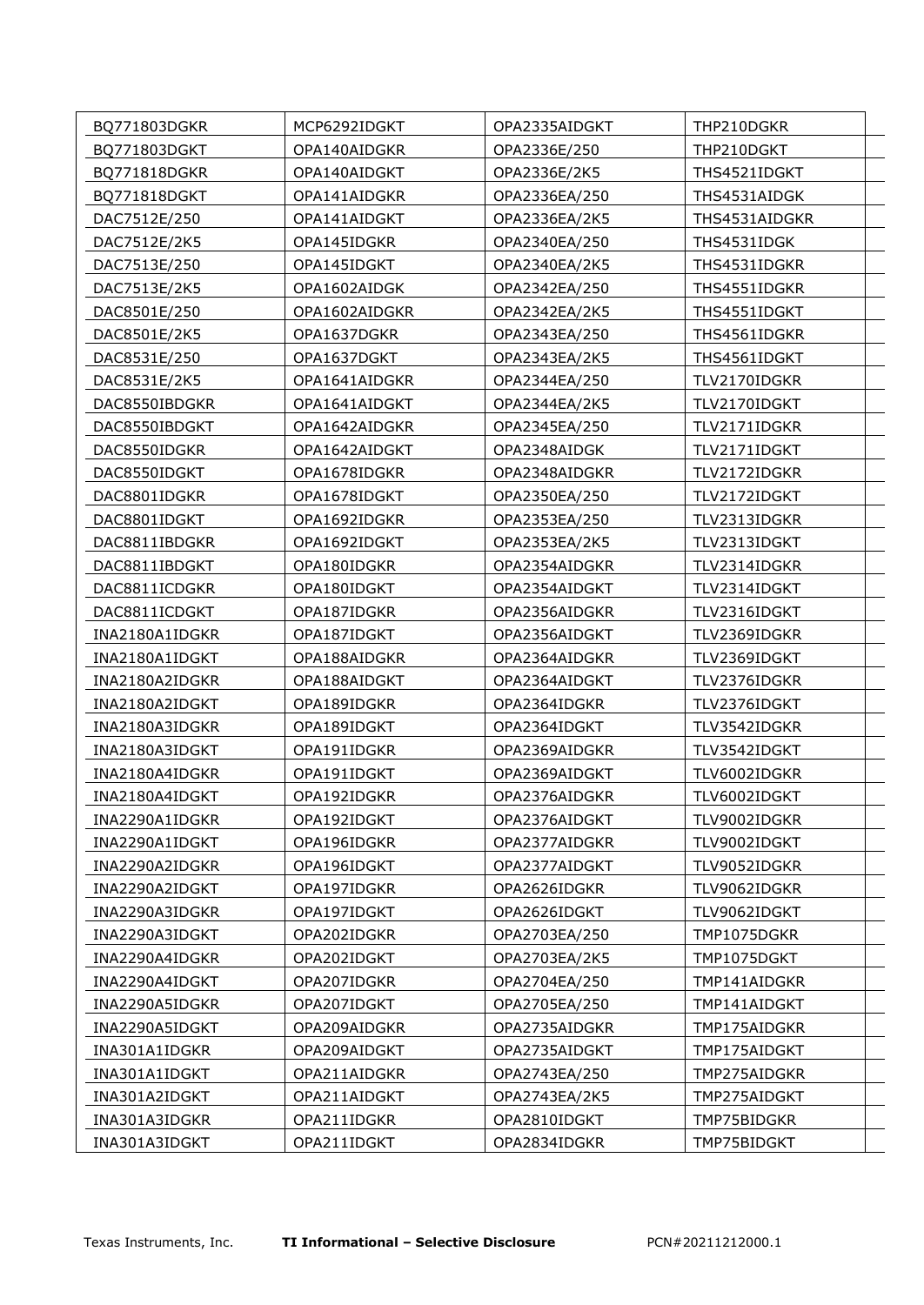| INA317IDGKR  | OPA2141AIDGKR | OPA2834IDGKT | TMP75CIDGKR      |
|--------------|---------------|--------------|------------------|
| INA317IDGKT  | OPA2141AIDGKT | OPA2837IDGKR | TMP75CIDGKT      |
| INA321E/250  | OPA2170AIDGK  | OPA2837IDGKT | TPS2000CDGK      |
| INA321E/2K5  | OPA2170AIDGKR | OPA2863IDGKR | TPS2000CDGKR     |
| INA321EA/250 | OPA2171AIDGK  | OPA337EA/250 | TPS2001CDGK      |
| INA321EA/2K5 | OPA2171AIDGKR | OPA350EA/250 | TPS2001CDGKR     |
| INA322EA/250 | OPA2172IDGK   | OPA350EA/2K5 | TPS386596L33DGKT |
| INA322EA/2K5 | OPA2172IDGKR  | OPA380AIDGKR | TPS60240DGKR     |
| INA331AIDGKR | OPA2202IDGKR  | OPA380AIDGKT | TPS60240DGKT     |
| INA331AIDGKT | OPA2202IDGKT  | OPA381AIDGKR | TPS60241DGKR     |
| INA331IDGKT  | OPA2209AIDGKR | OPA381AIDGKT | TPS60241DGKT     |
| INA332AIDGKR | OPA2209AIDGKT | OPA388IDGKT  | TPS60242DGKT     |
| INA332AIDGKT | OPA2210IDGKR  | OPA726AIDGKT | TPS60243DGKR     |
| INA333AIDGKR | OPA2210IDGKT  | OPA727AIDGKR | TPS60243DGKT     |
| INA333AIDGKT | OPA2301AIDGKR | OPA727AIDGKT | TSV912AIDGKR     |
| INA819IDGKR  | OPA2301AIDGKT | OPA728AIDGKT | TSV912AIDGKT     |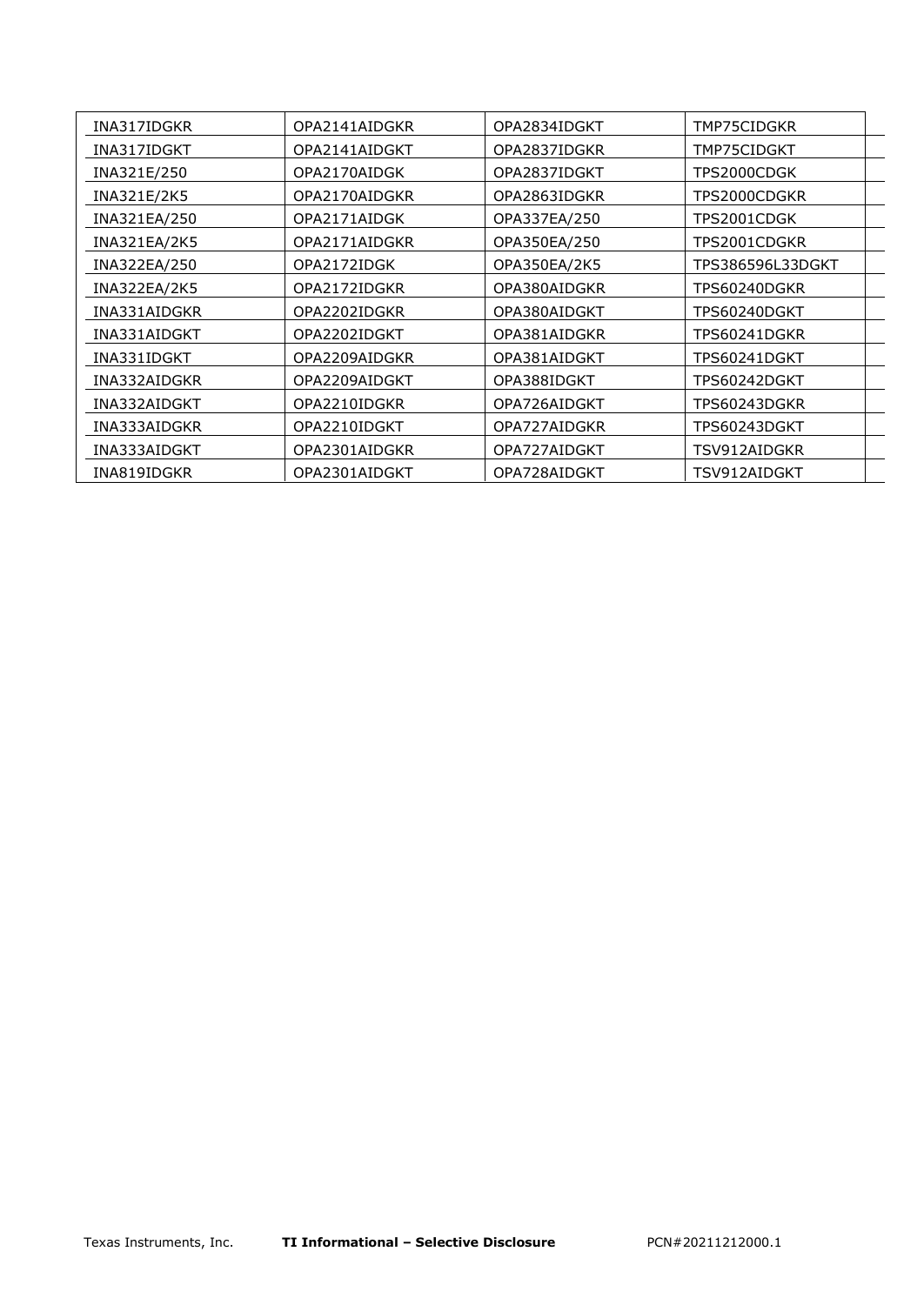

# **VSSOP Qualification Report**

## Data Displayed as: Number of lots / Total sample size / Total failed

|              | <b>Stress Test</b>                      | <b>Duration</b>                         | <b>HFTF</b><br>LM5008MM/NOPB | <b>ASESH</b><br><b>THS4304DGK</b> |
|--------------|-----------------------------------------|-----------------------------------------|------------------------------|-----------------------------------|
| ТC           | Temperature Cycling -65/150C            | 500 Cycles                              | 3/231/0                      | 3/231/0                           |
| <b>HAST</b>  | Biased HAST 130C/85%RH                  | 96 hours                                | 3/231/0                      | 3/231/0                           |
| THB          | Temperature Humidity Bias,<br>85C/85%RH | 1000 hours                              |                              |                                   |
| <b>HTSL</b>  | High Temp. Storage Bake<br>150C         | 1000 hours                              |                              |                                   |
| <b>HTSL</b>  | High Temp. Storage Bake<br>170C         | 420 hours                               | 3/231/0                      | 3/231/0                           |
| <b>UHAST</b> | Unbiased HAST, 130C/85%RH               | 96 hours                                | 3/231/0                      |                                   |
| AC           | Autoclave 121C                          | 96 hours                                |                              | 3/231/0                           |
| SD           | Solderability                           | 8 Hour Steam<br>age or 155C Dry<br>Bake | 3/66/0<br>(PGA308AIDGSR)     | 3/66/0<br>(THS4304DGK)            |
| ΜQ           | Manufacturability                       |                                         | Pass                         | Pass                              |

|              | <b>Stress Test</b>                      | <b>Duration</b>                         | <b>HNA</b><br><b>TPS77301DGK</b> | <b>TIEM</b><br><b>LM3489QMM</b> |
|--------------|-----------------------------------------|-----------------------------------------|----------------------------------|---------------------------------|
| ТC           | Temperature Cycling -65/150C            | 500 Cycles                              | 3/231/0                          | 3/231/0                         |
| <b>HAST</b>  | Biased HAST 130C/85%RH                  | 96 hours                                | 3/231/0                          |                                 |
| <b>THB</b>   | Temperature Humidity Bias,<br>85C/85%RH | 1000 hours                              |                                  | 3/231/0                         |
| <b>HTSL</b>  | High Temp. Storage Bake<br>150C         | 1000 hours                              | 3/231/0                          | 1/77/0                          |
| HTSL         | High Temp. Storage Bake<br>170C         | 420 hours                               |                                  |                                 |
| <b>UHAST</b> | Unbiased HAST, 130C/85%RH               | 96 hours                                |                                  |                                 |
| AC           | Autoclave 121C                          | 96 hours                                | 3/231/0                          | 3/231/0                         |
| SD           | Solderability                           | 8 Hour Steam<br>age or 155C<br>Dry Bake | 3/66/0<br>(TS5A23160DGSR)        | 3/66/0<br>(LM2660MM/NOPB)       |
| ΜQ           | Manufacturability                       |                                         | Pass                             | Pass                            |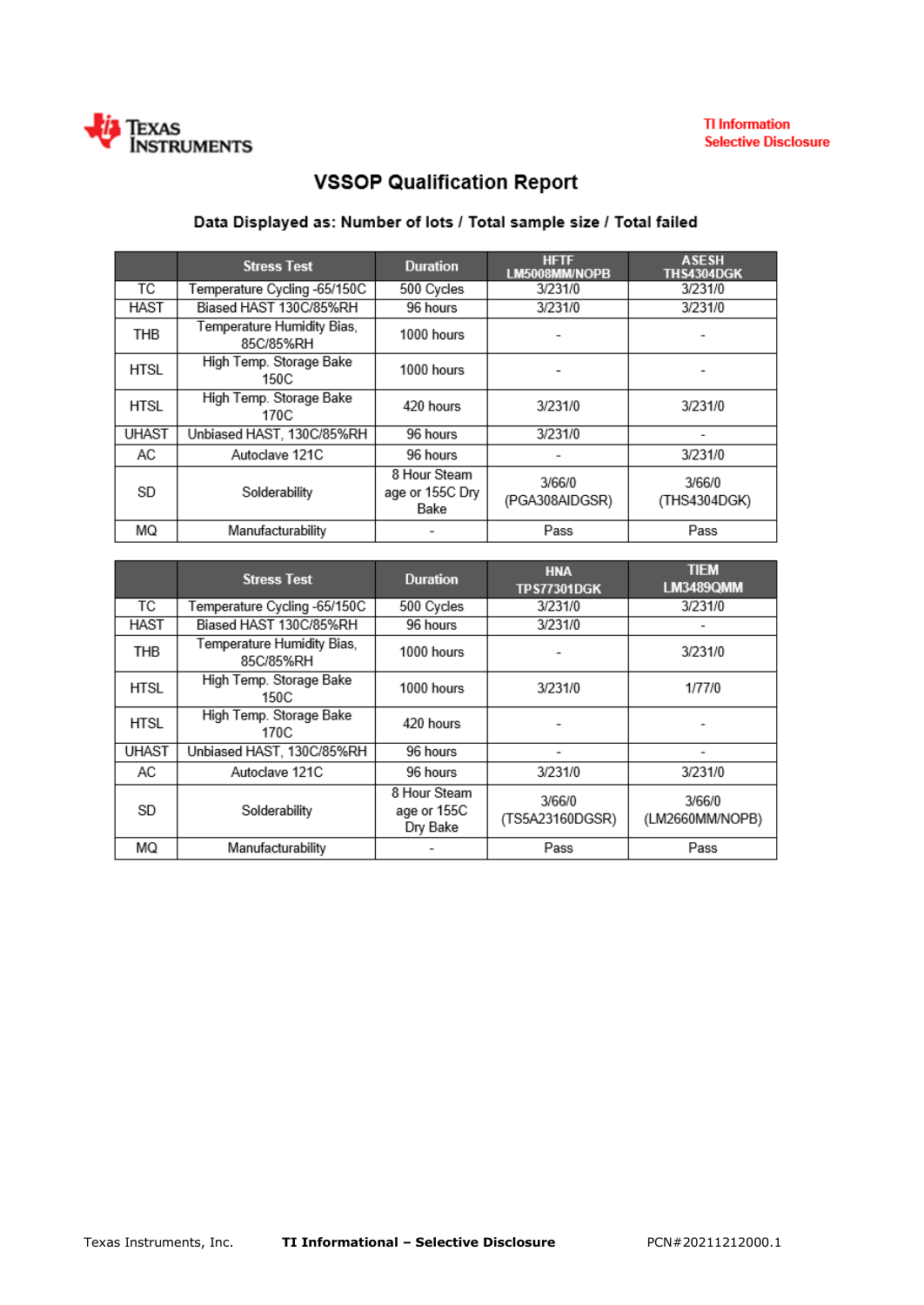|              | <b>Stress Test</b>                      | <b>Duration</b>                         | <b>TIM</b><br>OPA2206ADGK<br>OPA2205ADGK<br>OPA2145IDGK | <b>UTAC</b><br><b>TPS22958DGK</b> |
|--------------|-----------------------------------------|-----------------------------------------|---------------------------------------------------------|-----------------------------------|
| ТC           | Temperature Cycling -65/150C            | 500 Cycles                              | 3/231/0                                                 | 3/231/0                           |
| HAST         | Biased HAST 130C/85%RH                  | 96 hours                                | 3/231/0                                                 | 3/231/0<br>(Note a)               |
| <b>THB</b>   | Temperature Humidity Bias,<br>85C/85%RH | 1000 hours                              |                                                         |                                   |
| HTSL         | High Temp. Storage Bake<br>150C         | 1000 hours                              |                                                         |                                   |
| HTSL         | High Temp. Storage Bake<br>170C         | 420 hours                               | 3/231/0                                                 | 3/231/0                           |
| <b>UHAST</b> | Unbiased HAST, 130C/85%RH               | 96 hours                                | 3/231/0                                                 | $\overline{\phantom{a}}$          |
| AC           | Autoclave 121C                          | 96 hours                                |                                                         | 3/231/0                           |
| SD           | Solderability                           | 8 Hour Steam<br>age or 155C<br>Dry Bake | 3/66/0<br>(LMH5485DGKSEP)                               | 3/66/0<br>(TPS61085TDGKRQ1)       |
| ΜQ           | Manufacturability                       |                                         | Pass                                                    | Pass                              |

LM5008MM/NOPB, THS4304DGK, TPS77301DGK, LM3489QMM, TPS22958DGK, INA159AIDGK are qualified at L1-260C MSL rating. OPA2206ADGK, OPA2205ADGK, OPA2145IDGK are qualified at L2-260C MSL rating.

Note a - 2 lots of Biased HAST were collected on INA159AIDGK

- Preconditioning was performed for Autoclave, Unbiased HAST, THB/Biased HAST, Temperature Cycle, and HTSL, as applicable - The following are equivalent HTSL options based on activation energy of 0.7eV: 150C/1k Hours, and 170C/420 Hours

Quality and Environmental data is available at TI's external Web site: http://www.ti.com/

Green/Pb-free Status: Qualified Pb-Free (SMT) and Green

For questions regarding this notice, e-mails can be sent to the regional contacts shown below or your local Field Sales Representative.

| Location     | E-Mail                         |
|--------------|--------------------------------|
| <b>USA</b>   | PCNAmericasContact@list.ti.com |
| Europe       | PCNEuropeContact@list.ti.com   |
| Asia Pacific | PCNAsiaContact@list.ti.com     |
| Japan        | PCNJapanContact@list.ti.com    |

### **IMPORTANT NOTICE AND DISCLAIMER**

TI PROVIDES TECHNICAL AND RELIABILITY DATA (INCLUDING DATASHEETS), DESIGN RESOURCES (INCLUDING REFERENCE DESIGNS), APPLICATION OR OTHER DESIGN ADVICE, WEB TOOLS, SAFETY INFORMATION, AND OTHER RESOURCES "AS IS" AND WITH ALL FAULTS, AND DISCLAIMS ALL WARRANTIES, EXPRESS AND IMPLIED, INCLUDING WITHOUT LIMITATION ANY IMPLIED WARRANTIES OF MERCHANTABILITY, FITNESS FOR A PARTICULAR PURPOSE OR NON-INFRINGEMENT OF THIRD PARTY INTELLECTUAL PROPERTY RIGHTS.